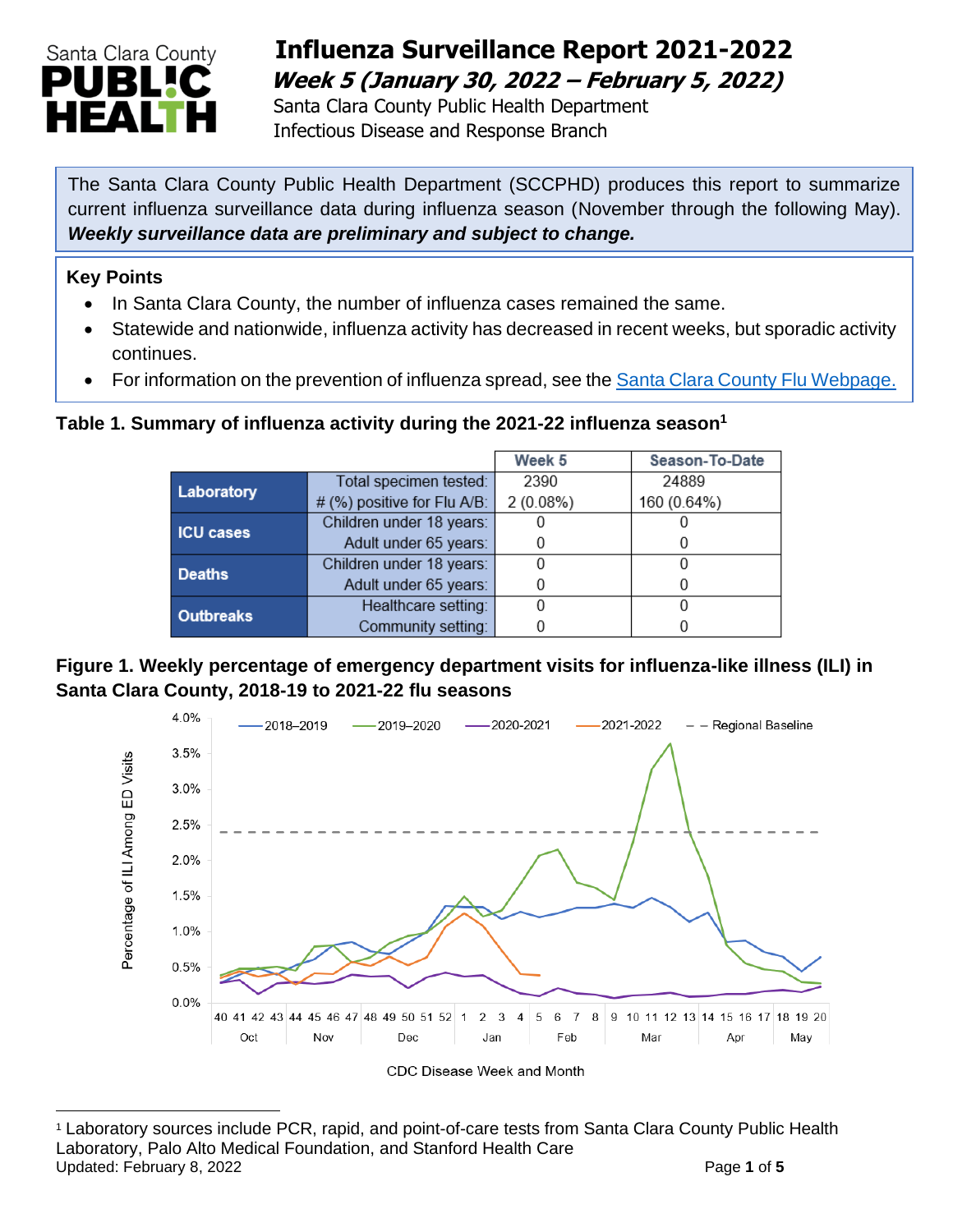

 Santa Clara County Public Health Department Infectious Disease and Response Branch

## **Influenza Virologic Surveillance**





CDC Disease Week and Month

<sup>&</sup>lt;sup>2</sup> Laboratory sources include PCR, rapid, and point-of-care tests from Santa Clara County Public Health Laboratory, Palo Alto Medical Foundation, and Stanford Health Care. Limitations of Figure 2 data include presence of out-of-jurisdiction cases, inability to subtype influenza by certain laboratories, and potential missed influenza cases tested by alternate laboratories in the county.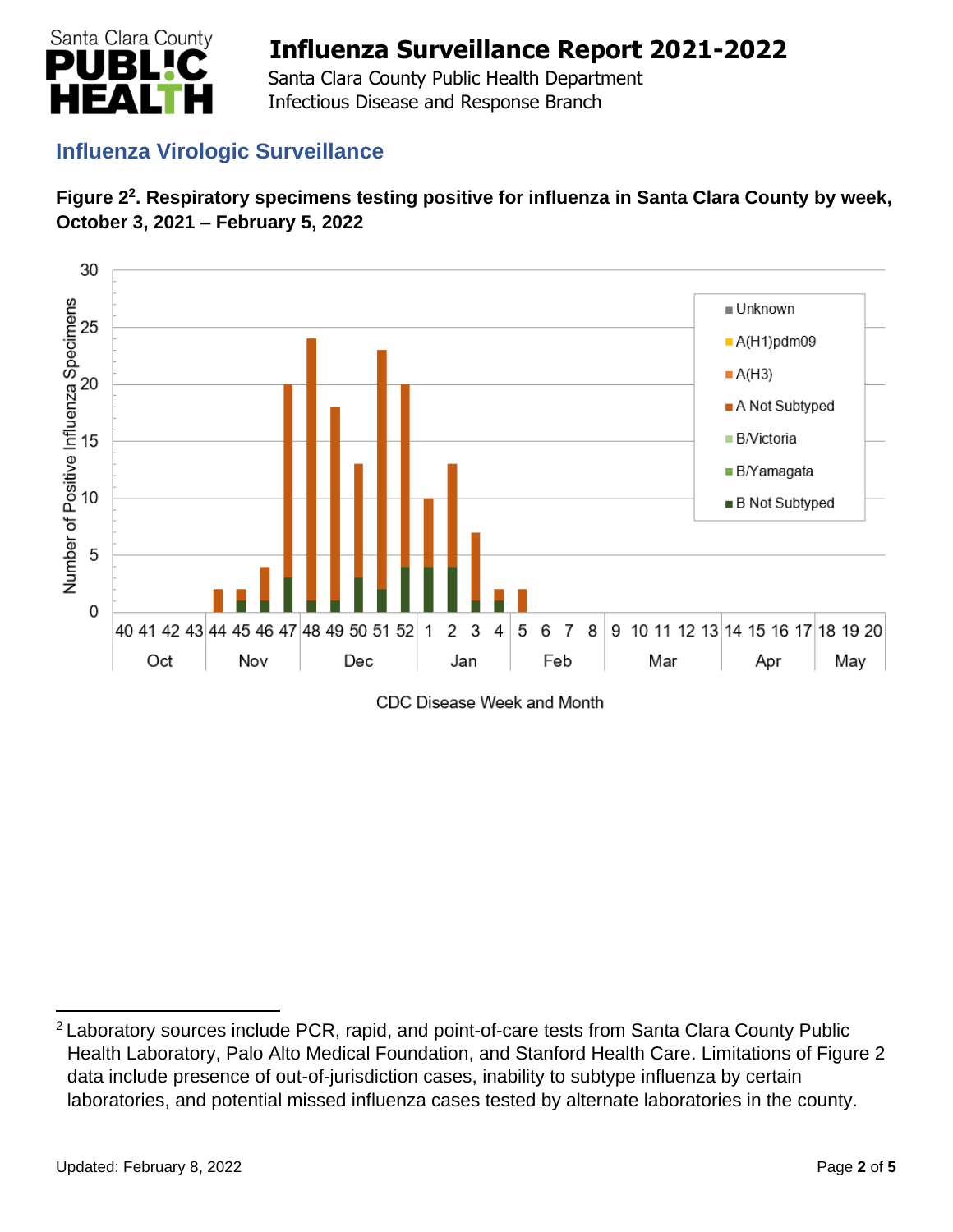

 Santa Clara County Public Health Department Infectious Disease and Response Branch

## **Laboratory-Confirmed Influenza ICU Cases, Deaths, and Outbreaks**

As of February 5, 2022, no laboratory-confirmed influenza cases requiring ICU level care or influenzaassociated deaths among persons under 65 years old were reported in Santa Clara County for the current flu season (Figure 3, Figure 4). Cases aged 65 years and older are not reportable. Additionally, no laboratory-confirmed influenza outbreaks have been reported in a healthcare or community setting for the  $2021 - 2022$  influenza season (Figure 5).

### **Figure 3 3 . Laboratory-confirmed influenza ICU cases and deaths among individuals aged 0-64 years by week of onset in Santa Clara County, October 3, 2021 – February 5, 2022**



CDC Disease Week and Month



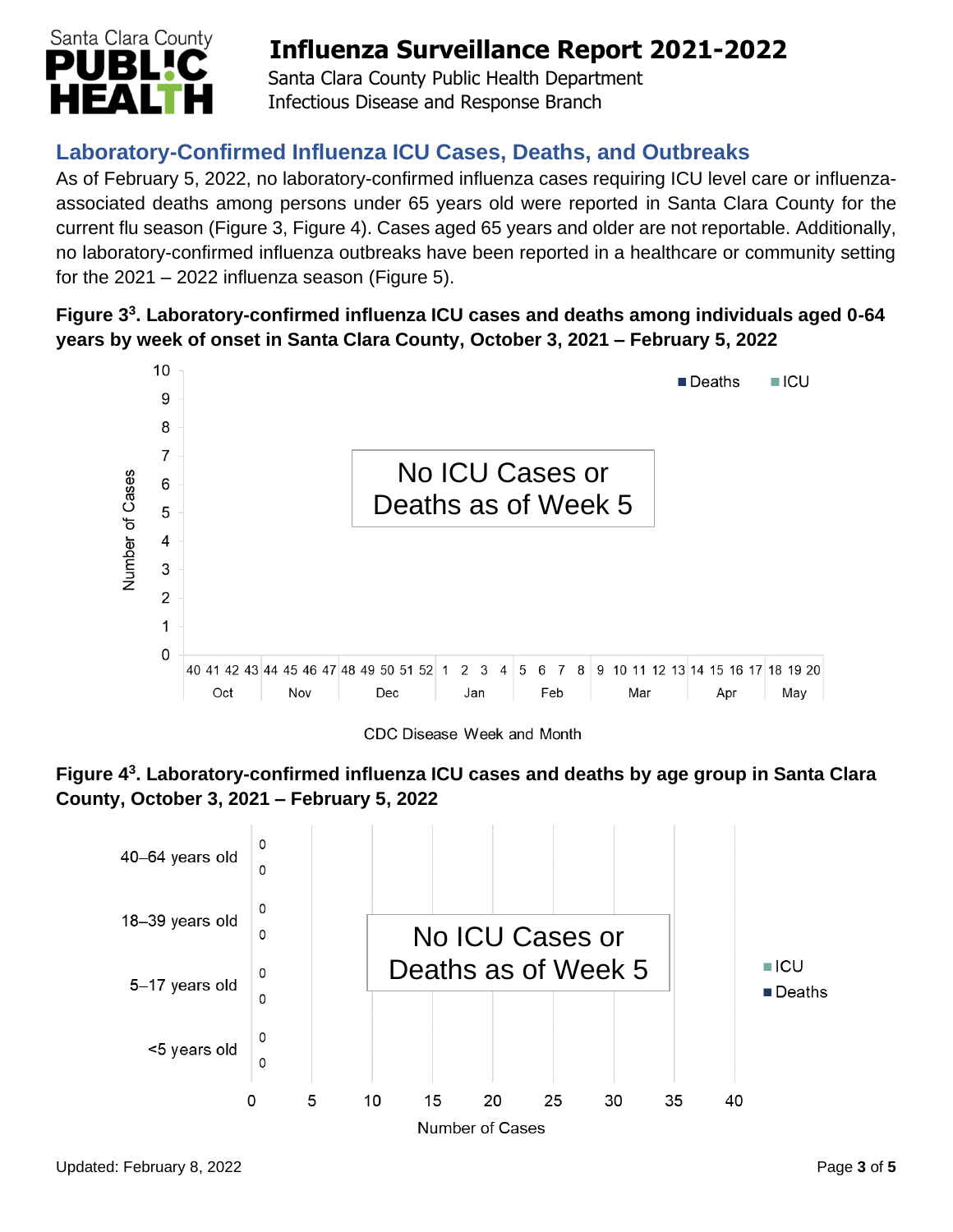

 Santa Clara County Public Health Department Infectious Disease and Response Branch

### **Figure 5 3 . Laboratory-confirmed healthcare and community outbreaks by outbreak onset week in Santa Clara County, October 3, 2021 – February 5, 2022**



## **Statewide and Nationwide Influenza Surveillance**

|                                      | <b>CALIFORNIA</b>                                                                                 |                | UNITED STATES |                |
|--------------------------------------|---------------------------------------------------------------------------------------------------|----------------|---------------|----------------|
|                                      | Week 4                                                                                            | Season-To-Date | Week 4        | Season-To-Date |
| Season influenza activity            | Sporadic; Influenza activity has decreased but sporadic<br>activity continues across the country. |                |               |                |
| <b>Predominant Virus Circulating</b> | Flu A                                                                                             | Flu A          | Flu A         | Flu A          |
| # Of Flu-Coded Deaths                | 5                                                                                                 | 22             | 23            | 761            |
| # Of Flu-Associated Pediatric Deaths | 0                                                                                                 |                | 0             | 5              |

For more information, visit the [CDPH Influenza Webpage](http://www.cdph.ca.gov/Programs/CID/DCDC/Pages/Immunization/Influenza.aspx) and the CDC U.S. Influenza Surveillance [Webpage.](http://www.cdc.gov/flu/weekly/)

<sup>&</sup>lt;sup>3</sup> The source for Figures 3, 4, and 5 is the California Reportable Diseases Information Exchange (CalREDIE) system. Data are provisional as of 2/8/2022.